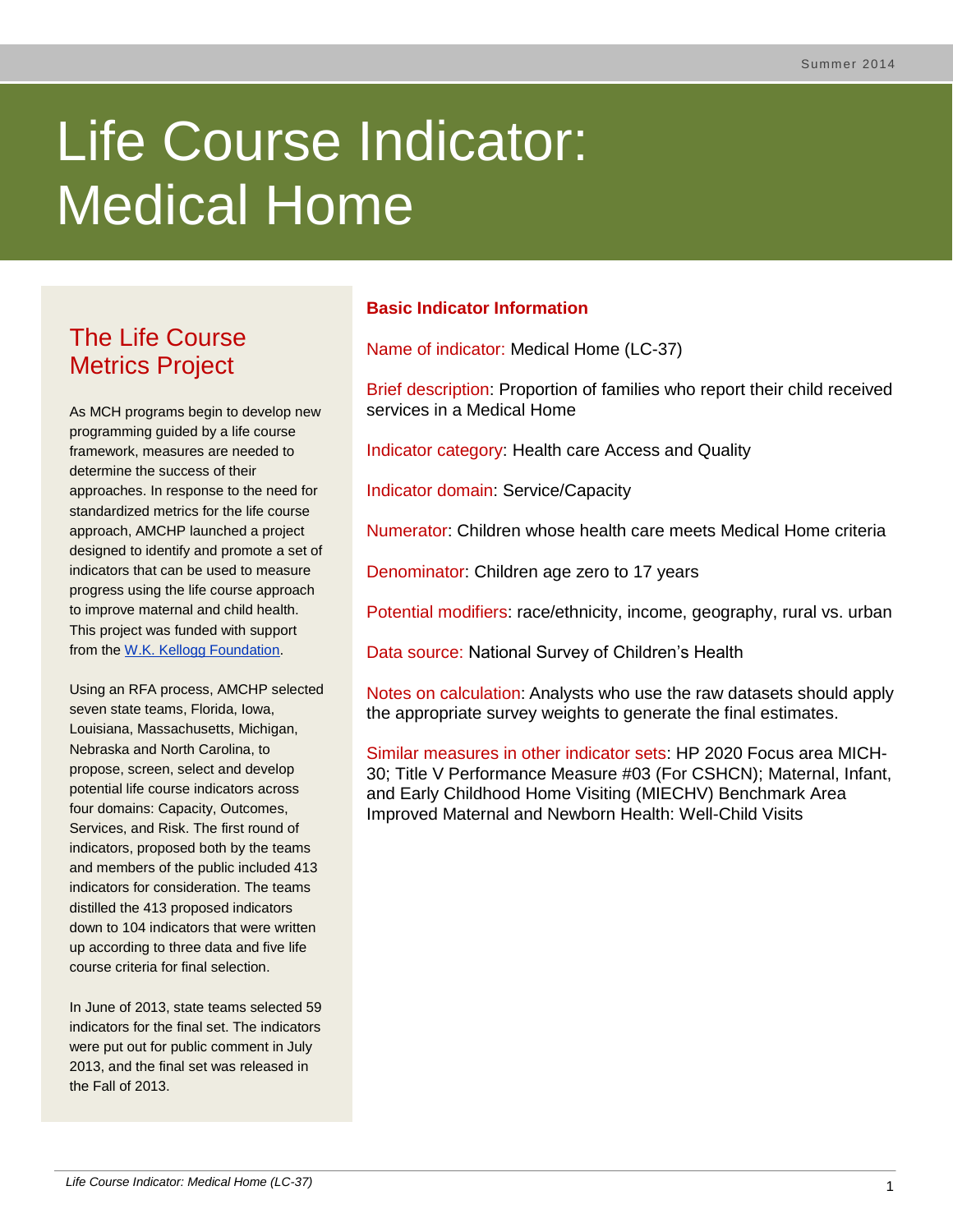# **Life Course Criteria**

#### *Introduction*

A medical home is an approach to providing comprehensive primary care that was originally developed in the 1960s for children with special health care needs (CSHCN) but has since been widely recognized as an ideal model of care for all children (American Academy of Pediatrics, 2014). The American Academy of Pediatrics (AAP) defines the medical home as primary care that is, "accessible, continuous, comprehensive, family-centered, coordinated, compassionate, and culturally effective" (AAP, 2014). Life course provides a framework for the medical home to promote health and wellness over time, provide support to families, and create the opportunity to develop long-term relationships between providers and families offering the families consistency, safety and support. Children of families receiving the high-quality, coordinated care of a medical home have more knowledge about their health, are better equipped to identify resources to facilitate healthy behaviors, and are more likely to share this information with their family and with their community (Homer, 2008). Both CSHCN and children without special health care needs experience improvements in health measures such as emergency department (ED) visits when accessing care within a medical home (Homer et al, 2008, Long et al, 2012), highlighting the importance of extending this model of health care to all populations in order to maximize health and development in childhood that will carry over into adulthood.

#### *Implications for equity*

The medical home has the potential to act as a powerful tool in increasing health equity among all populations. When individuals receive care within a medical home, racial/ethnic disparities in receiving timely, needed care as well as preventive care disappear (Beal et al, 2007). However, multiple populations in the United States struggle to receive highquality, comprehensive health care that classifies as a medical home. Data from the National Survey of Children's Health (NSCH) continue to indicate disparities in access to a medical home by race/ethnicity, income level, special health care needs, and health insurance status (Zickafoose & Davis, 2013).

Although the concept of the medical home was originally developed to provide adequate care for CSHCN, only 46.8 percent of CSHCN receive care from a medical home compared to 56.3 percent of non-CSHCN (NSCH, 2012). Effective care coordination is the medical home component that is most difficult for CSHCN to attain. Only 56.4 percent of CSHCN received coordinated care when needed compared to 71.4 percent of non-CSHCN (NSCH, 2012). CSHCN also are more likely to have problems getting referrals for specialty care when needed than non-CSHCN (24.5 percent vs. 18.5 percent, respectively) (NSCH, 2012).

Insurance status and insurance type also are predictors of receiving care qualifying as a medical home. Only 27.8 percent of uninsured children receive care meeting medical home criteria compared to 64 percent of privately insured children (NSCH, 2012). Barriers to the medical home also are evident in publicly insured children as more than half (56 percent) of children with public insurance such as Medicaid or SCHIP do not receive health care qualifying as a medical home (NSCH, 2012). Community health centers and public clinics, which often serve uninsured and low-income families, are less likely to provide medical home care than private medical practices (Beal et al, 2007).

Racial and ethnic minorities and low-income children are disproportionately affected by lack of access to adequate medical care resulting in disparities in care qualifying as a medical home. Only 36.4 percent of children below 100 percent federal poverty level (FPL) had care qualifying as a medical home while nearly 68 percent of children at or above 400 percent FPL had care that met medical home requirements (NSCH, 2012). Children living below 100 percent FPL are less likely to receive each of the five criteria of a medical home (having a personal doctor or nurse, having a usual source of sick care, receiving family-centered care, ability to get referrals when needed, and help with coordinating care) than children living at or above 400 percent FPL (NSCH, 2012). Hispanic children (37.2 percent) and Black non-Hispanic children (44.7 percent) are much less likely to receive care in a medical home than non-Hispanic White children (65.7 percent) (NSCH, 2012). As with low-income children, Hispanic and non-Hispanic Black children are less likely to receive every care component of a medical home than non-Hispanic White children (NSCH, 2012).

Historically, the cost of health care has been a burden for low-income families because they have been unable to afford out-of-pocket expenses or adequate health insurance (Davidoff, 2004). The Affordable Care Act (ACA) will assist families with obtaining adequate health insurance, but the medical home offers an effective intervention to reduce health care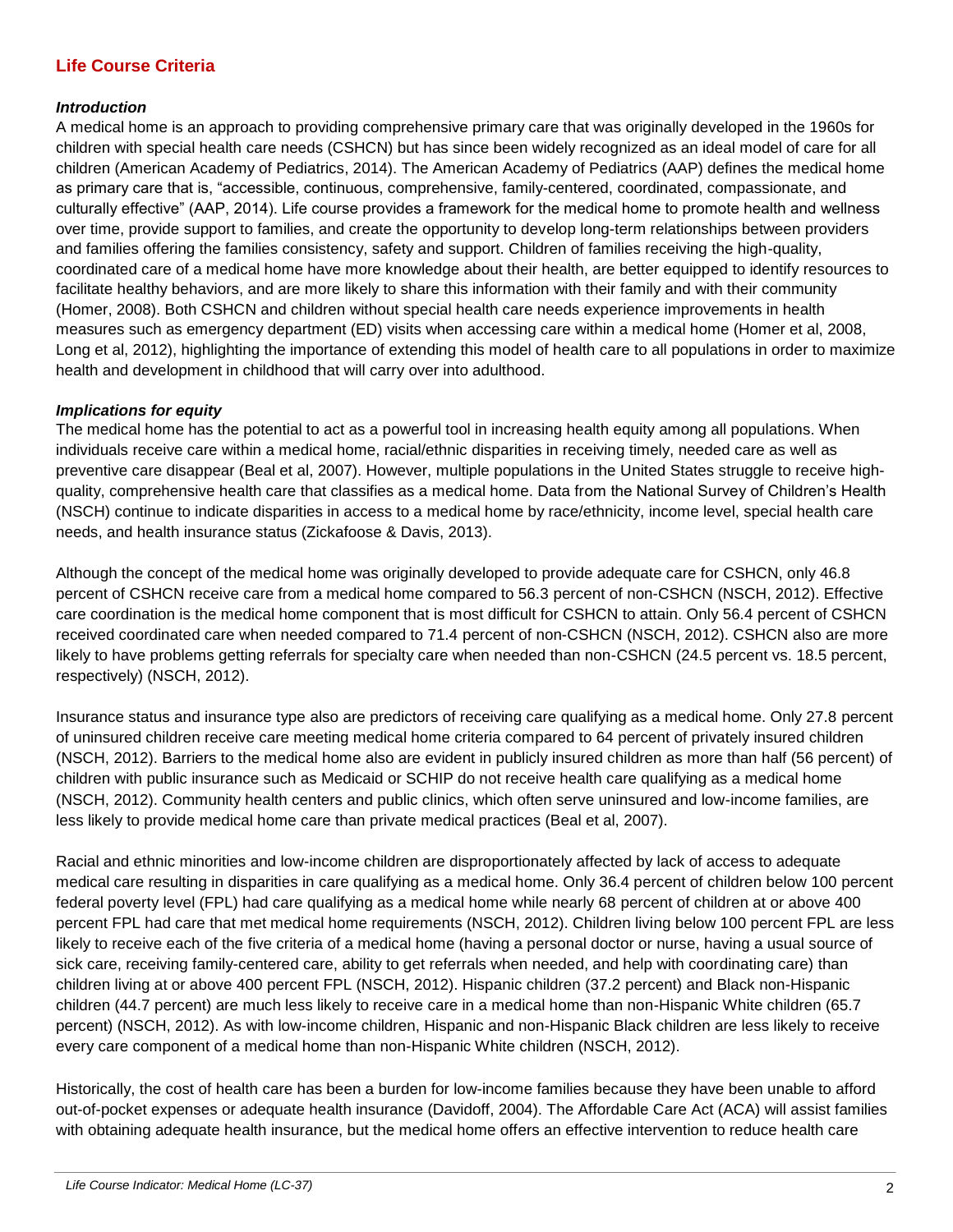disparities that go beyond insurance status. When children have access to care within a medical home, they are more likely to have better health outcomes, fewer emergency room visits, better sustained health and experience fewer highrisk behaviors (Bachrach et al., 2011; Beal et al., 2007). These benefits have the potential to increase overall health equity if disparities in obtaining care within a medical home were reduced.

### *Public health impact*

High-quality care obtained through a medical home from infancy through adolescence reduces health disparities, lowers hospitalization rates, ED visits and costs, and promotes healthy behaviors, physical activity, and avoidance of risk behaviors (Cooley et al, 2009; Long et al, 2012, Beal et al, 2007). Addressing health care and overall health issues such as high ED visits or youth risk behaviors through the medical home can reduce costs and poor outcomes to public health programs, communities and tax payers (Benedict, 2008).

Liptak et al. (1998) found that after implementation of coordinated care programs, adjusted hospital inpatient charges for chronic conditions fell from \$28.1 million in 1989 to \$14.6 million in 1995. Hospitals that have strong primary care medical homes are less likely to hospitalize children with common chronic conditions, and the high quality care provided in these medical homes reduce visits to the ED, indicating improved chronic disease management on the part of families (Cooley et al., 2009). Due to better health management, parents of children with chronic conditions with a medical home miss fewer days of work due to child illness, which can lead to increased productivity (Palfrey et al, 2004).

Nationally, nearly 31 million children are covered by Medicaid (CMS, 2014). Utilization of the ED by Medicaid beneficiaries is nearly two-fold higher than privately insured individuals (USDHHS, CMS, 2014). The medical home has the potential to reduce both urgent and non-urgent ED visits by Medicaid beneficiaries through the provision of non-urgent care in appropriate settings and a focus on prevention, disease management, and wellness that reduces incidence and severity of chronic diseases and other illnesses (USDHHS, CMS, 2014, Cooley et al, 2009). The disparity that exists between publicly insured and privately insured children in obtaining medical home care indicates potential for improvement in this indicator among Medicaid beneficiaries that could result in significant cost-savings.

The ACA required the U.S. Department of Health and Human Services (HHS) to establish the National Strategy for Quality Improvement in Health Care (National Quality Strategy), which aims to "improve the delivery of health care services, patient health outcomes, and population health" (HHS, 2012). In the HHS 2012 Annual Progress Report to Congress on the National Quality Strategy, several health care priorities were established that are in line with the medical home. These priorities include ensuring individuals and families are engaged as partners in care, promoting effective communication and coordination of care, and promoting the most effective prevention and treatment practices for leading mortality causes (HHS, 2012). The medical home is an intervention that is capable of aiding in achieving the priorities outlined by HHS in the National Quality Strategy.

#### *Leverage or realign resources*

The National Center for Medical Home Implementation (NCMHI), which is a cooperative agreement between AAP and the Maternal and Child Health Bureau (MCHB) aims to ensure "all children and youth, including children with special needs, have a medical home where health care services are accessible, family-centered, continuous, comprehensive, coordinated, compassionate, and culturally competent" (AAP, 2014). The NCMHI website [\(medicalhomeinfo.org\)](http://www.medicalhomeinfo.org/) offers general medical home information, ways to implement a medical home, training resources to help medical practices build a medical home, national resources and initiatives, and state resources and initiatives.

Public and private health insurers are stakeholders who are already partnering with health care providers to reduce costs and improve quality of medical care by promoting and implementing medical homes. A variety of models of care, payment mechanisms and incentives are in place between insurers, physician groups, and organizations to implement the medical home. Research showed that patients of physicians who attended a seminar on developing a medical home with their asthma patients' families had fewer hospitalizations than other physicians who did not attend a seminar (Clark et al., 1998; Clark et al., 2000). Although these studies examined the association between medical home and asthma, similar outcomes would likely be seen in other chronic conditions. Insurers are interested in reduced hospitalizations, fewer emergency department visits, and improved chronic disease management provided by the medical home as their costs will ultimately be reduced.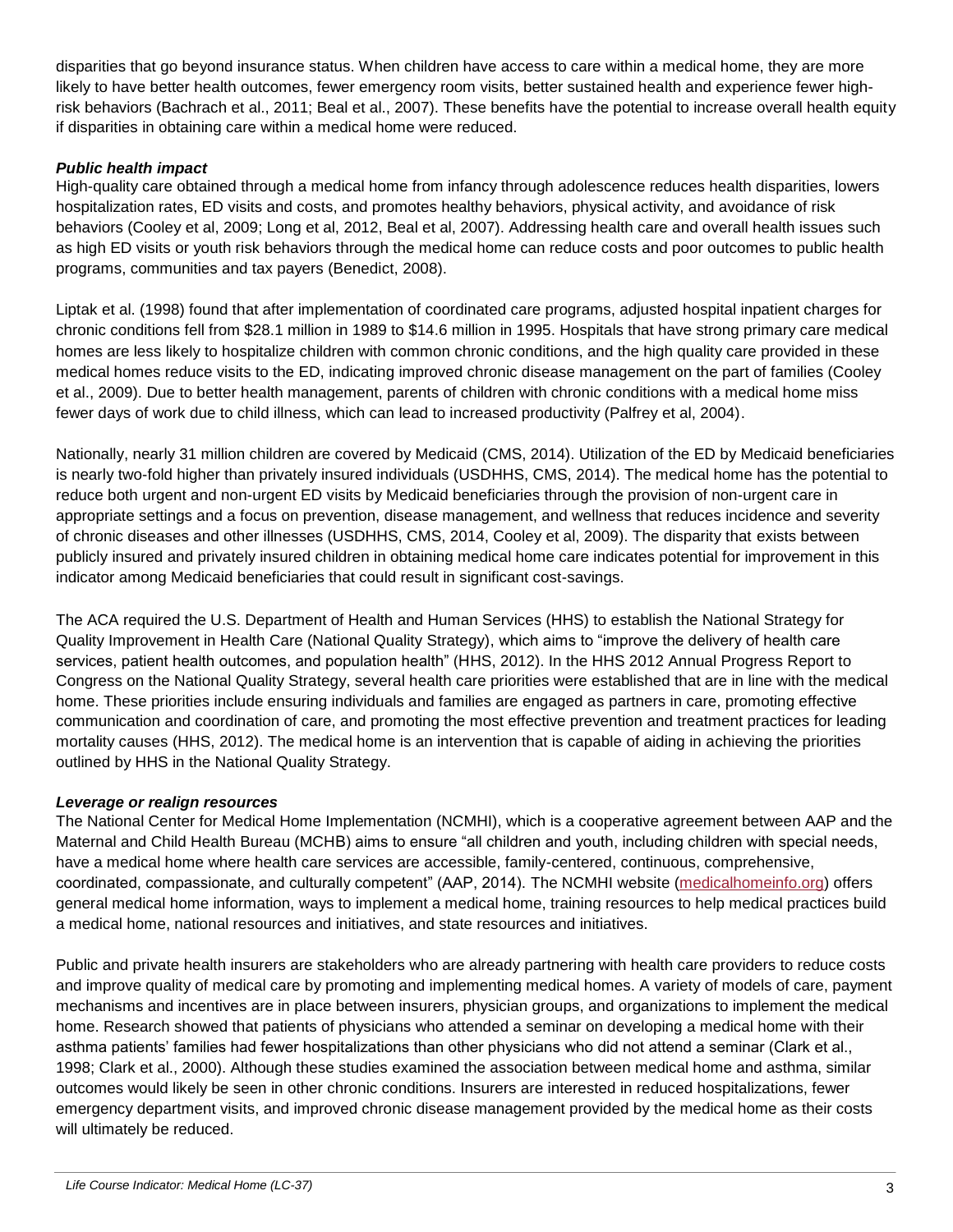The ACA offers a number of opportunities, utilizing payment reform models, for community programs, health departments, and states to further realign resources to institutions, organizations and health care providers who expand and refine care delivery within a medical home (Kenney & Pelletier, 2010). Two specific provisions in the ACA supporting medical home are Section 2703 pertaining to health homes in Medicaid and Section 10333, which funds the Community-based Collaborative Care Network Program. Funds of up to \$25 million are available for planning grants to develop state plans to provide health homes for Medicaid beneficiaries with chronic conditions (AMCHP, 2010). The Community-based Collaborative Care Network Program provides funding to coordinate and integrate health care services for low-income uninsured and underinsured populations through consortiums of health care providers (AMCHP, 2010). AMCHP developed a fact sheet, located at [amchp.org/Policy-Advocacy/health-reform/Documents/Medical-Homes-ACA-Fact-](http://www.amchp.org/Policy-Advocacy/health-reform/Documents/Medical-Homes-ACA-Fact-Sheet.pdf)[Sheet.pdf,](http://www.amchp.org/Policy-Advocacy/health-reform/Documents/Medical-Homes-ACA-Fact-Sheet.pdf) containing a full list of ACA provisions promoting the medical home and how state MCH programs can maximize these opportunities.

#### *Predict an individual's health and wellness and/or that of their offspring*

The medical home redesigns pediatric primary care into a family-centered, coordinated system that focuses on a longitudinal view of the child's lifespan to improve clinical outcomes, promote wellness, increase patient satisfaction, and lower care costs (Klein, 2009). Care within the medical home promotes relationships among health care providers, families and children that positively impact a host of individual health factors across the life span including prenatal care, school readiness, teen pregnancy, risk reduction, resilience, and family capacity to find resources to care for their children (Bachrach et al., 2011; Beal et al., 2007; Benedict, 2008; Kenney & Pelletier 2010). Children with a medical home are not only more likely to receive timely care in appropriate settings, but also are more likely to exhibit behaviors that aid in disease prevention and increase overall wellness (Long et al, 2012). The medical home is associated with increased preventive care visits and fewer ED and outpatient sick visits in children (Long et al, 2012). Overall wellness behaviors that may not typically be associated with health care including family reading, sufficient sleep, helmet use, and decreased television and video game use are also all more likely in children with a medical home (Long et al, 2012).

The medical home is particularly important for children as pediatric health care has a large role in maximizing a child's developmental trajectory (Stille et al, 2010). The medical home offers increased surveillance for childhood disabilities and developmental problems, which can lead to early detection and intervention (Adams, 2013). Once a disability, developmental delay, or chronic condition is detected, medical home provides an effective approach to treatment and care management. Children without a medical home are likely to delay or forego health care, which negatively impacts child health outcomes (Strickland et al., 2004; Smaldone, Honig, & Byrne 2005). CSHCN with a medical home are less likely to have unmet need for supportive or therapeutic services (Benedict, 2008). Coordination of high quality therapeutic care for CSHCN maximizes eventual child independence, decreases family care burden, and enables the child to partake fully in their community (Benedict, 2008). Children with chronic diseases and disabilities with a medical home are less likely to be hospitalized or visit the emergency department (Cooley et al, 2009). A highly common childhood chronic condition, asthma, benefits from the coordinated chronic disease management received within a medical home (Clark et al., 1998; Clark et al., 2000), indicating opportunity to improve outcomes for other chronic conditions through managed medical home care.

## **Data Criteria**

#### *Data availability*

The NSCH, sponsored by MCHB, examines the physical and emotional health of children ages zero to 17 years of age. The survey is administered using the State and Local Area Integrated Telephone Survey (SLAITS) methodology, and it is sampled and conducted in such a way that state-level estimates can be obtained for the 50 states, the District of Columbia, and the Virgin Islands. The survey has been designed to emphasize factors that may relate to the well-being of children, including medical homes, family interactions, parental health, school and after-school experiences, and safe neighborhoods. MCHB leads the development of the NSCH and NS-CSHCN survey and indicators, in collaboration with the National Center for Health Statistics (NCHS) and a national technical expert panel. The expert panel includes representatives from other federal agencies, state Title V leaders, family organizations, and child health researchers, and experts in all fields related to the surveys (adolescent health, family and neighborhoods, early childhood and development etc.). The most recent data set, the 2011-2012 NSCH, encompasses a sample size of more than 95,000 children with approximately 1,800 interviews completed in each of the 50 states and the District of Columbia.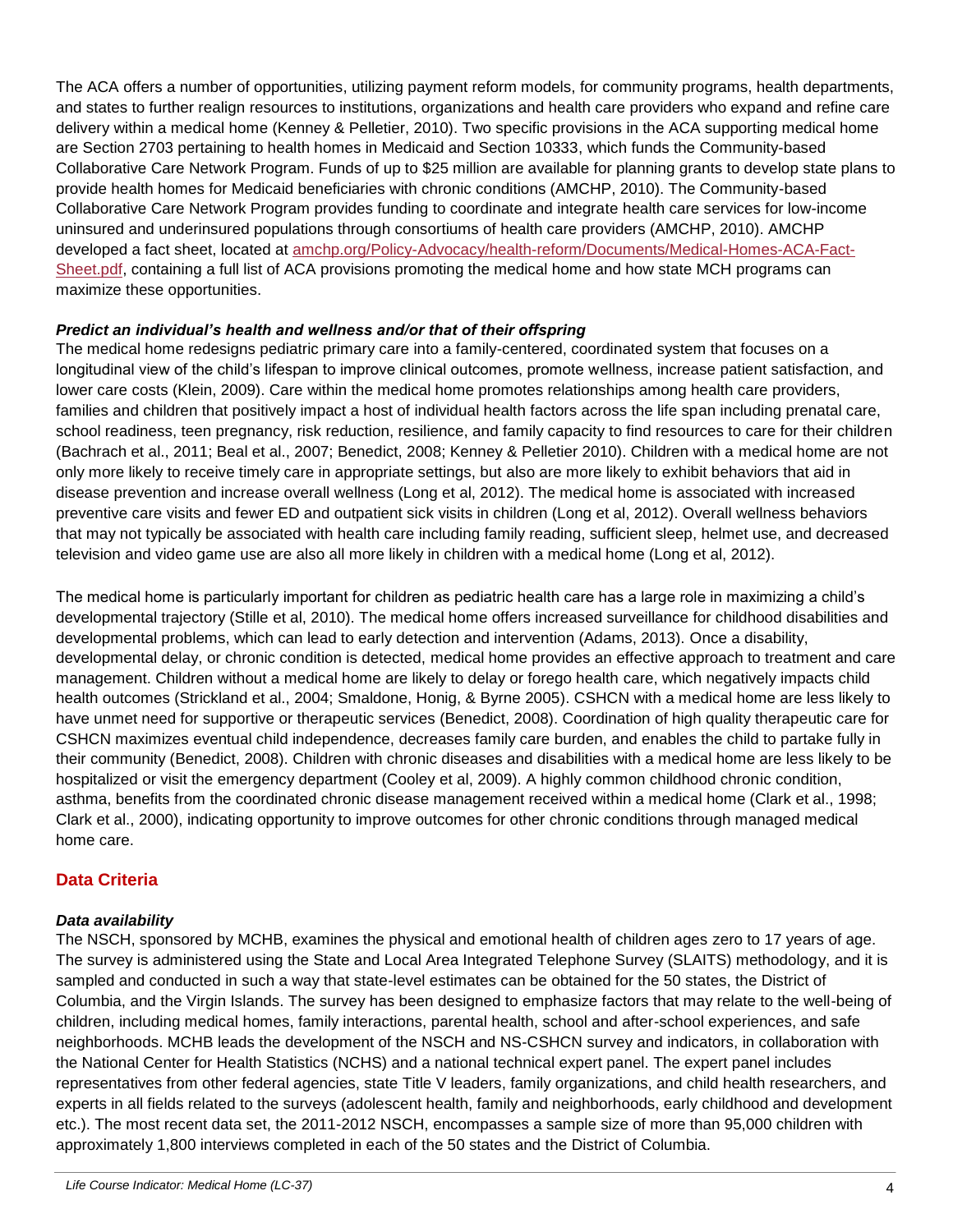MCH programs can readily gain immediate access to the data through datasets released by the National Center for Health Statistics, and on the MCHB sponsored Data Resource Center for Child and Adolescent Health website (childhealthdata.org). Data from the 2011/2012 NSCH were made available in early 2013. The survey questionnaire and raw dataset are available for download on the Centers for Disease Control and Prevention (CDC) NCHS website in SAS format. The Data Resource Center (DRC) website provides data nationwide, for all 50 states and the District of Columbia. Additionally, both the raw datasets and the website allow users to stratify measures by sociodemographic groups, including but not limited to age, sex, race/ethnicity, primary household language, household income, and special health care needs. Cleaned, state-specific datasets with new variables that include national and state indicators are available at no cost in SAS and SPSS formats. For information on how to order state-specific sets, contact cahmi@ohsu.edu. Local data is not searchable. The NSCH is not administered annually. Over the past decade, the NSCH has been administered four times.

National, state and regional level results can be accessed online from the Data Resource Center website: [childhealthdata.org.](http://www.childhealthdata.org/) State and national data can be further refined to assess differences by race/ethnicity, income, special health care needs status and a variety of other important demographic and health status characteristics.

A total of 19 different survey questions are used to develop the overall composite score for having a Medical Home, which include assessment of whether children and youth:

- Have a personal doctor or nurse
- Have a usual source of care
- Receive care that is family-centered
- Receive care that is culturally sensitive
- Obtain needed specialty care referrals
- Receive help coordinating across multiple providers and types of services

#### *Data quality*

The main limitation of the NSCH is that the information provided is from parent recollection of screenings received and perception of child's health and development over the past year. The survey methodology does not provide an opportunity for confirmation with medical records or physical measurements. The NSCH is weighted to represent the national population of non-institutionalized children age zero to 17 years. According to the survey documentation, missing data for income were relatively high for 2011-2012 data, and a study of nonresponse patterns indicated that excluding records with missing income could impact the representativeness of the remaining data; therefore, a data file with imputed values for income is provided to be used with the datasets.

The NSCH documentation presents both response rates and completion rates. For 2011-2012 data, the combined national response rate for both landline and cell phone samples was 23 percent. The completion rate, which is calculated as the proportion of households known to include children that completed all sections up to and including Section 6 (for children less than six years of age) or Section 7 (for children six to 17 years of age), was 54.1 percent for the landline sample and 41.2 percent for the cell-phone sample.

Qualitative testing of the entire 2007 National Survey of Children´s Health was conducted by the National Center for Health Statistics. They conducted cognitive interviews with the 2007 NSCH Computer-Assisted Telephone Interview (CATI) to make sure the entire survey instrument was functioning properly. N=640 interviews were completed over three days in December 2006. The questionnaire was then revised and finalized based on feedback from participants in these interviews.

Previously validated questions and scales are used when available. All aspects of the survey are subjected to extensive literature and expert review. Respondents' cognitive understanding of the survey questions is assessed during the pretest phase and revisions made as required. All final data components are verified by NCHS and DRC/CAHMI staff prior to public release. Face validity is conducted in comparing results with prior years of the survey and/or results from other implementations of items.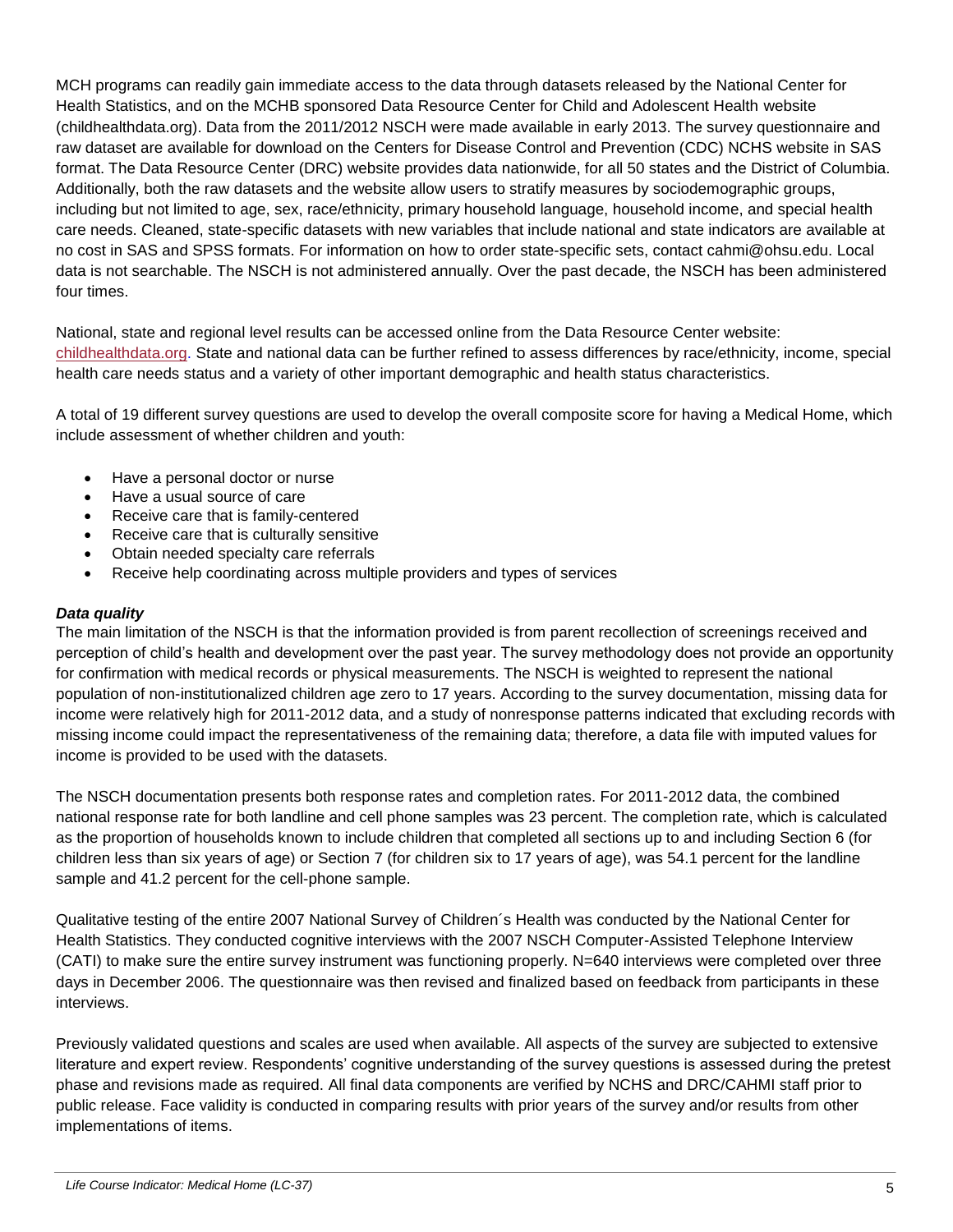The survey has been designed to emphasize factors that may relate to well-being of children, including Medical Homes, family interactions, parental health, school and after-school experiences, and safe neighborhoods. The main limitation of the survey is the fact it is based on parents' recollection of screenings received and child's health over the past year, with no opportunity for confirmation with medical records or physical measurements.

#### *Simplicity of indicator*

NSCH data have been extensively analyzed and presented graphically on the Data Resources Center website making it easy to use and explain. Professionals can run stratified analyses by subgroups of interest, while the public can see prevalence estimates with brief explanations. Data can be broken out by Medical Home component questions in order to address specific concerns.

"The American Academy of Pediatrics specifies seven qualities essential to Medical Home care: accessible, familycentered, continuous, comprehensive, coordinated, compassionate and culturally effective. Ideally, Medical Home care is delivered within the context of a trusting and collaborative relationship between the child's family and a competent health professional who is familiar with the child and family and the child's health history (AAP, 2002)." While the indicator itself might be easy to obtain, the Medical Home concept can be difficult to define or describe to those who are unfamiliar with it. Numerous initiatives are currently underway to promote and create Medical Homes (HHS, nd).

#### **References**

- Adams, R., & Tapia, C. (2013). Early Intervention, IDEA Part C Services, and the Medical Home: Collaboration for Best Practice and Best Outcomes. *Pediatrics*, *132*(4), E1073-E1088.
- American Academy of Pediatrics. National Center for Medical Home Implementation (NCMHI). Available at[: medicalhomeinfo.org/](http://www.medicalhomeinfo.org/)
- American Academy of Pediatrics (AAP). (2002). *The Medical Home: Medical Home Initiatives for Children with Special Needs* Project Advisory Committee. Policy statement. Pediatrics, 110(1), 184–186.
- Association of Maternal and Child Health Programs (2010). Fact Sheet: *Health Reform: What's in it to Promote the Medical Home?* Available at: [amchp.org/Policy-Advocacy/health-reform/Documents/Medical-Homes-ACA-Fact-Sheet.pdf](http://www.amchp.org/Policy-Advocacy/health-reform/Documents/Medical-Homes-ACA-Fact-Sheet.pdf)
- Bachrach, A., Isakson, E, Seith,D, & Brellochs, C. (2011, October). *Pediatric Medical Homes: Laying the Foundation of a Promising Model of Care*. National Center of Children in Poverty.
- Beal, A.C.; Doty, M.M.; Hernandez, S.E.; Shea, K.; & Davis, K. (2007). *Closing the Divide: How Medical Homes Promote Equity in Health Care: Results from the Commonwealth Fund 2006 Health Quality Survey*. The Commonwealth Fund.
- Benedict, R.E. (2008). *Quality Medical Homes: Meeting children's needs for therapeutic and supportive services.* Pediatrics, 121(1), e127–e134.
- The Child and Adolescent Health Measurement Initiative. (2009). *Measuring Medical Home for children and youth: Methods and findings from the National Survey of Children with Special Health Care Needs and the National Survey of Children's Health*. Accessed May 17, 2011 from [medicalhomedata.org/ViewDocument.aspx?item=436.](http://medicalhomedata.org/ViewDocument.aspx?item=436)
- Centers for Medicare & Medicaid Services. Medicaid.gov: By population. Available at: [medicaid.gov/Medicaid-CHIP-Program-Information/By-](http://www.medicaid.gov/Medicaid-CHIP-Program-Information/By-Population/By-population.html)[Population/By-population.html](http://www.medicaid.gov/Medicaid-CHIP-Program-Information/By-Population/By-population.html) Accessed: [7/1/2014]
- Clark N.M., Gong M., Schork M.A., et al. (1998). Impact of education for physicians on patient outcomes. *Pediatrics*;101(5):831–836.
- Clark N.M., Gong M., Schork M.A., et al. (2000). Long-term effects of asthma education for physicians on patient satisfaction and use of health services. *Eur Respir J*;16(1):15–21.
- Cooley W.C., McAllister J.W., Sherrieb K., Kuhltau K. (2009). Improved outcomes associated with Medical Home implementation in pediatric primary care. *Pediatrics*;124:358-64.
- Davidoff A.J. (2004). Insurance for children with special healthcare needs: patterns of coverage and burden on families to provide adequate insurance. *Pediatrics*;114(2):394-403.
- Homer C.J., Klatka K., Romm D., et al. (2008). A Review of the evidence for the Medical Home for children with special healthcare needs. *Pediatrics*;122:e922-e937.